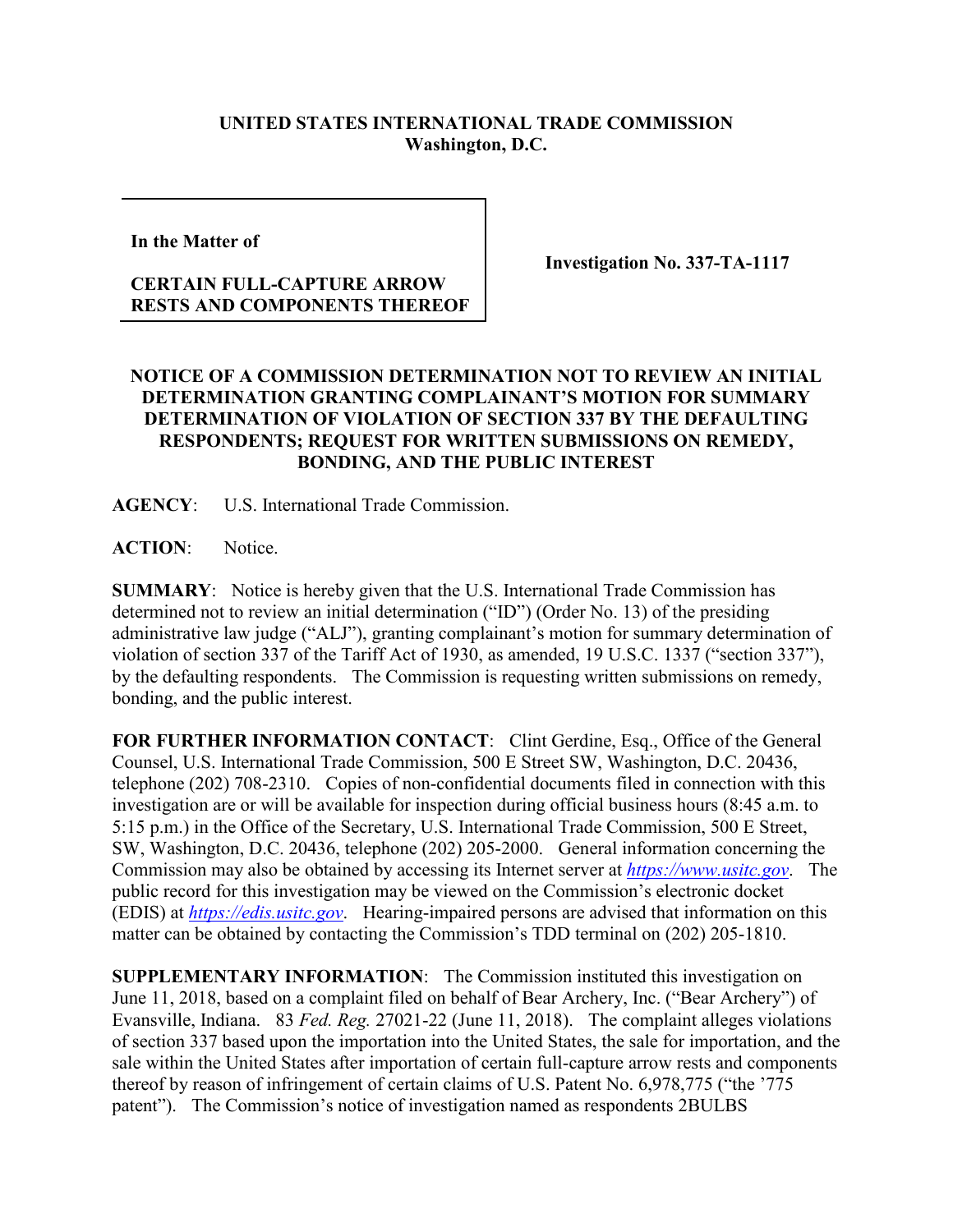Technology Co. Ltd. of Jiangsu, China; Ningbo Linkboy Outdoor Sports Co., Ltd. of Zhejiang, China; Shenzhen Keepmyway Tech. Co., Ltd., Wenqing Zhang, Tingting Ye, and Tao Li, all of Guangdong, China; Zhengzhou IRQ Outdoor Sports Co., Ltd. of Henan, China; and Sean Yuan of Shandong, China. The Office of Unfair Import Investigations ("OUII") is also a party to the investigation. All respondents in the investigation have been found in default. *See* Order No. 9 (Oct. 29, 2018), *unreviewed by* Comm'n Notice (Nov. 26, 2018).

On October 26, 2018, Bear Archery moved for summary determination of violation of section 337 by the defaulting respondents and requested a general exclusion order ("GEO"). On November 21, OUII filed a response supporting the motion.

The ALJ issued the subject ID on March 19, 2019, granting the motion for summary determination and finding a violation of section 337 for the '775 patent. Specifically, the ALJ found that Bear Archery established infringement of claims 1-2 and 32 of the '775 patent with respect to each defaulting respondent's accused product by substantial, reliable, and probative evidence. The ALJ recommended that the Commission issue a GEO if it finds a violation of section 337. No party petitioned for review of the subject ID.

Having examined the record of this investigation, the Commission has determined not to review the subject ID.

As noted above, all eight respondents were found in default. Section 337(g) and Commission Rule 210.16(c) authorize the Commission to issue relief against respondents found in default unless, after considering the public interest, it finds that such relief should not issue. Before the ALJ, Bear Archery sought a GEO under section 337(g)(2).

In connection with the final disposition of this investigation, the Commission may issue an order that could result in the exclusion of the subject articles from entry into the United States. Accordingly, the Commission is interested in receiving written submissions that address the form of remedy, if any, that should be ordered. If a party seeks exclusion of an article from entry into the United States for purposes other than entry for consumption, the party should so indicate and provide information establishing that activities involving other types of entry either are adversely affecting it or likely to do so. For background, *see Certain Devices for Connecting Computers via Telephone Lines*, Inv. No. 337-TA-360, USITC Pub. No. 2843, Comm'n Op. at 7-10 (December 1994).

If the Commission contemplates some form of remedy, it must consider the effects of that remedy upon the public interest. The factors the Commission will consider include the effect that an exclusion order and/or cease and desist orders would have on (1) the public health and welfare, (2) competitive conditions in the U.S. economy, (3) U.S. production of articles that are like or directly competitive with those that are subject to investigation, and (4) U.S. consumers. The Commission is therefore interested in receiving written submissions that address the aforementioned public interest factors in the context of this investigation.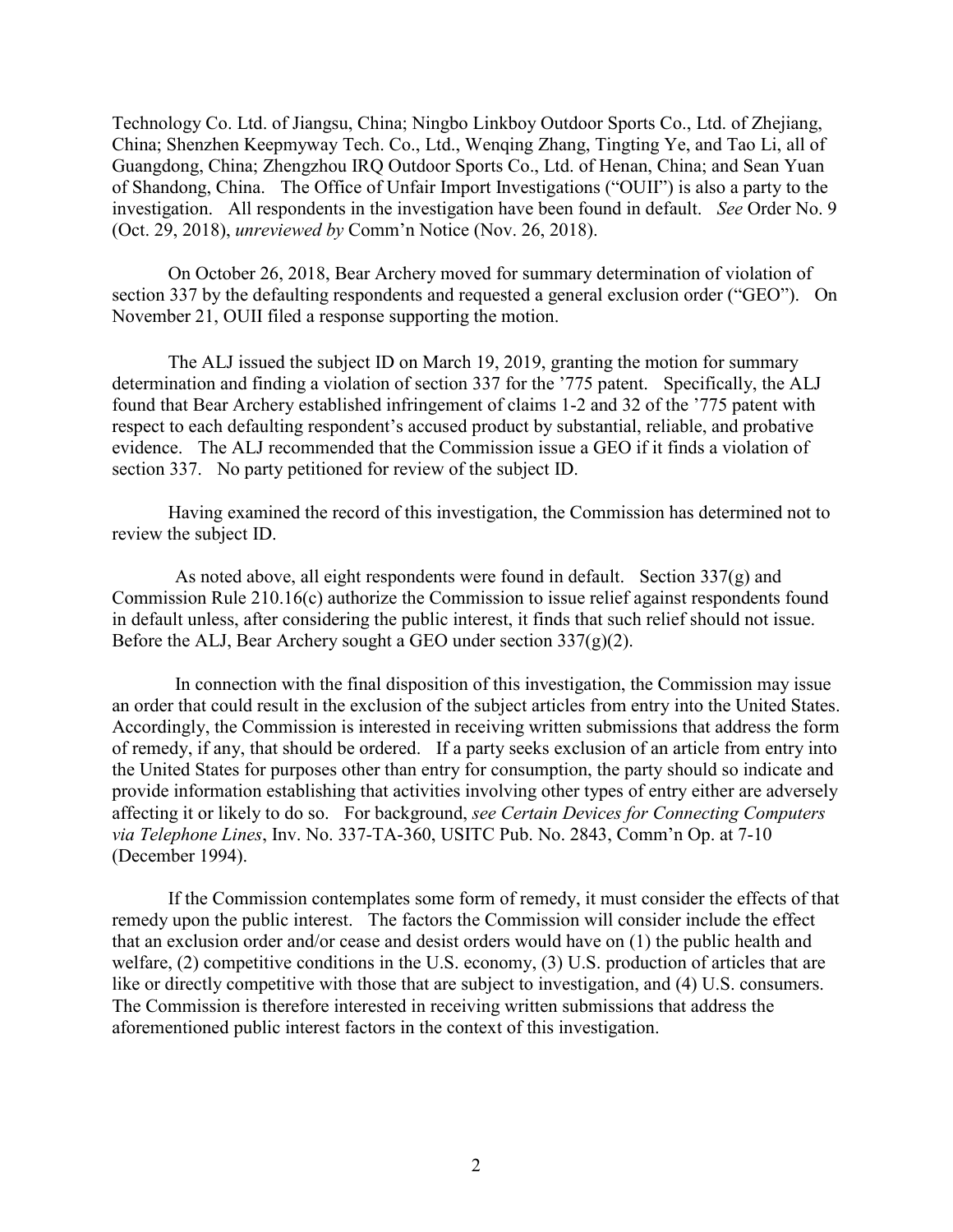If the Commission orders some form of remedy, the U.S. Trade Representative, as delegated by the President, has 60 days to approve or disapprove the Commission's action. *See*  Presidential Memorandum of July 21, 2005, 70 *Fed. Reg.* 43251 (July 26, 2005). During this period, the subject articles would be entitled to enter the United States under bond, in an amount determined by the Commission and prescribed by the Secretary of the Treasury. The Commission is therefore interested in receiving submissions concerning the amount of the bond that should be imposed if a remedy is ordered.

**WRITTEN SUBMISSIONS:** Parties to the investigation, interested government agencies, and any other interested parties are encouraged to file written submissions on the issues of remedy, the public interest, and bonding. Such submissions should address the recommended determination by the ALJ on remedy and bonding.

Complainant and OUII are also requested to submit proposed remedial orders for the Commission's consideration. Complainant is also requested to state the date that the patent expires, the HTSUS numbers under which the accused products are imported, and to supply the names of known importers of the products at issue in this investigation. The written submissions and proposed remedial orders must be filed no later than close of business on [two weeks from the date of this notice], 2019. Reply submissions must be filed no later than the close of business on [one week later], 2019. No further submissions on these issues will be permitted unless otherwise ordered by the Commission.

Persons filing written submissions must file the original document electronically on or before the deadlines stated above and submit eight true paper copies to the Office of the Secretary pursuant to Section 210.4(f) of the Commission's Rules of Practice and Procedure (19 CFR 210.4(f)). Submissions should refer to the investigation number ("Inv. No. 337-TA-1117") in a prominent place on the cover page and/or the first page. (*See* Handbook on Filing Procedures, *https://www.usitc.gov/documents/handbook\_on\_filing\_procedures.pdf*). Persons with questions regarding filing should contact the Secretary at (202) 205-2000.

Any person desiring to submit a document to the Commission in confidence must request confidential treatment unless the information has already been granted such treatment during the proceedings. All such requests should be directed to the Secretary of the Commission and must include a full statement of the reasons why the Commission should grant such treatment. *See* 19 CFR 210.6. Documents for which confidential treatment by the Commission is sought will be treated accordingly. A redacted non-confidential version of the document must also be filed simultaneously with any confidential filing. All information, including confidential business information and documents for which confidential treatment is properly sought, submitted to the Commission for purposes of this Investigation may be disclosed to and used: (i) by the Commission, its employees and Offices, and contract personnel (a) for developing or maintaining the records of this or a related proceeding, or (b) in internal investigations, audits, reviews, and evaluations relating to the programs, personnel, and operations of the Commission including under 5 U.S.C. Appendix 3; or (ii) by U.S. government employees and contract personnel<sup>[1](#page-2-0)</sup>, solely for cybersecurity purposes. All non-confidential written submissions will be

<span id="page-2-0"></span> $<sup>1</sup>$  All contract personnel will sign appropriate nondisclosure agreements.</sup>